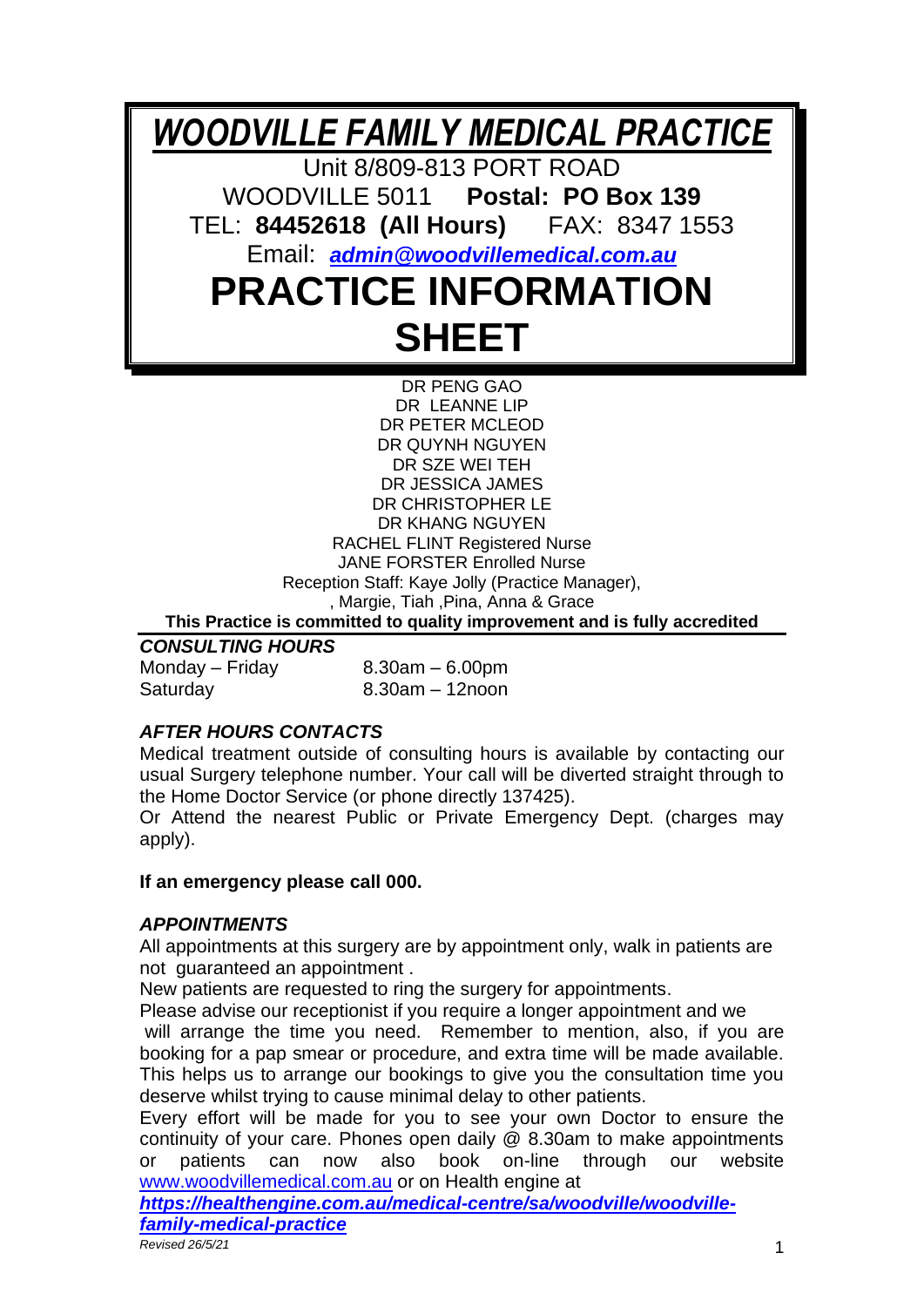*Please advise reception staff if you require any assistance with your appointment. All our Doctors are registered with Translation and Interpreter Service, pre booking is needed for on site service.*

## *NON – ATTENDANCE OF APPOINTMENTS*

24hrs notice is required to cancel appointments or charges may apply.

### *HOME VISITS*

Home visits are available for regular patients, within a 5km range of the Practice, who are unable to attend the surgery because of their medical condition. Visits can also be arranged for patients in nursing homes and hospitals.

## *TELEPHONING YOUR DOCTOR*

You can contact doctors at this practice by telephone during normal surgery hours . A message will be taken and, the doctor will phone at a convenient time. Of course, in an emergency, your call will be put straight through to your Doctor or nurses.

## *TELEHEALTH APPOINTMENTS*

Telephone consults are available for patients seen at the practice within the last 12months, due to Covid 19 restrictions, are in place. Please book an appointment with reception staff, who can advise availability.

### *SCRIPTS / REFERRALS / SICK CERTIFICATES*

Will only be issued in consultation with the Doctor.

### *TEST RESULT RECALLS & REMINDER SYSTEMS*

We advise patients must discuss any results, in person or (via phone with your Doctor if directed by Doctor) to ensure continuity of care, and avoid anything being missed.

All patients attending for a pap smears automatically go onto our reminder system for the routine follow up. We also use information sent from State or Federal reminders system ie Cervix Screening Program and National Bowel Cancer Register to follow-up recalls.

"Courtesy Reminders" are sent for routine testing ie Bloods , BP reviews, etc. for your convenience. Please advise if you don't want a recalls sent, for any reason.

### *VACCINATIONS*

All childhood and adult immunisations, as well as vaccinations for overseas travel, are available and encouraged.

### *SMS MESSAGING*

We are able to remind patients of appointments and health recalls by sms messages, please advise staff if you do not want this to happen.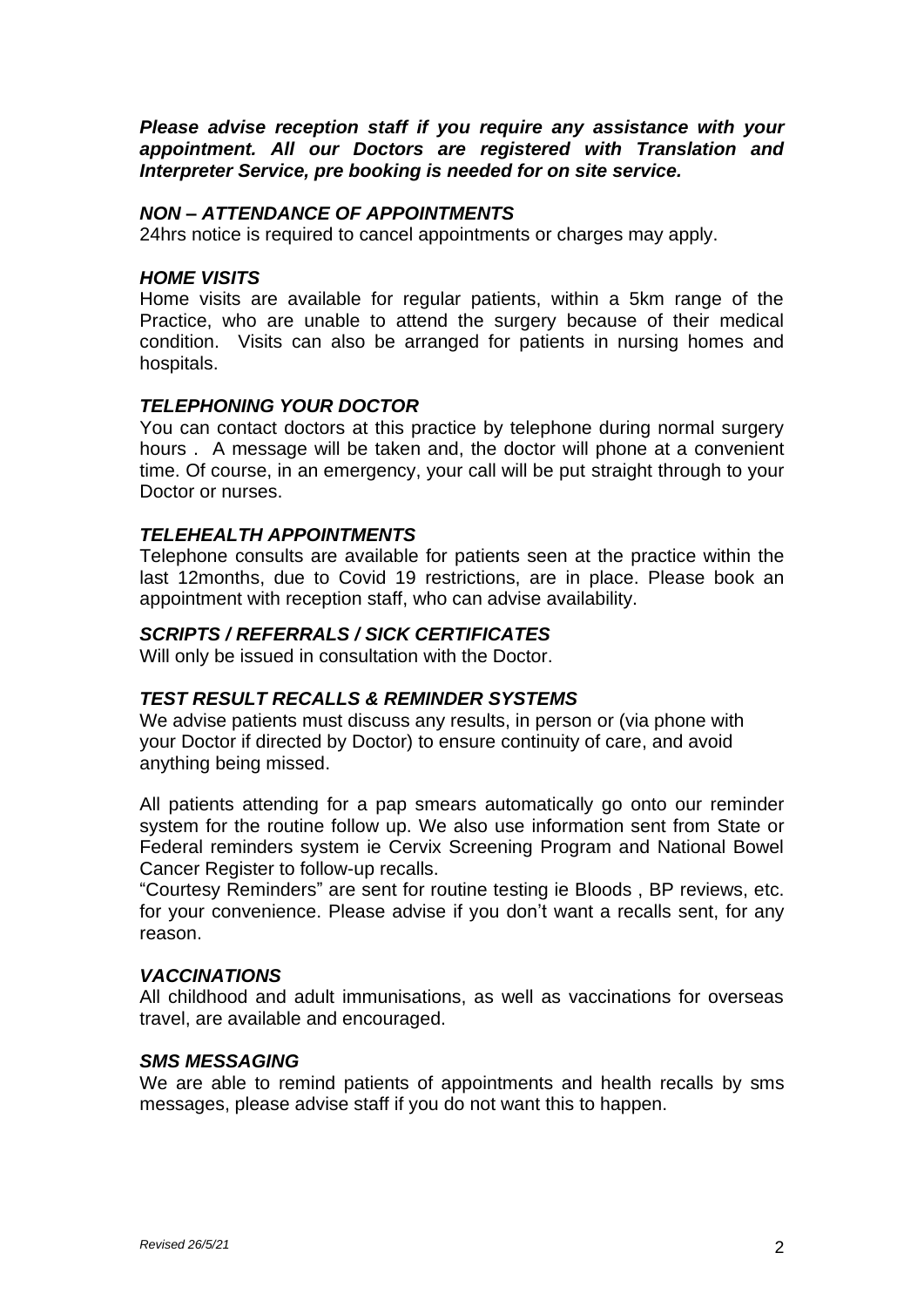# **PRACTICE SERVICES**

- Diagnosis and management of acute and short term illness
- Women's and Men's health issues
- Skin cancer treatment
- Pathology collection
- ECG (electrocardiograph)
- Work related injury and illness
- Share Care Pregnancy Management
- ○Travel advice
- ○Drivers licence renewals
- Weight control
- Stop Smoking
- Hostel and nursing home care

With our experienced nursing care we also can provide care of

- Supervision of chronic illness including GP management care plans
- Immunisations children, adult and travel
- Health assessments for patients over the age of 75years & 45-49 yrs
- Minor operative procedures, including excisions
- Wound management

Newborn & preschool checks

# *ALLIED HEALTH*

Our surgery offers services for

- Podiatry
- Physiotherapy
- Dietitian

Please speak to reception staff or your Doctor to arrange appointments (some charges may apply)

# *COMPREHENSIVE PREVENTATIVE HEALTH CHECKS*

A range of preventative Health Checks are available by consulting your Doctor. All patients over 75 years of age are eligible for a Senior Health Assessment to check their "wellness" and safety within the home, and for 45- 49yr olds to check for risk management for your on-going health to prevent chronic diseases.

GP Managements Plans for patients with chronic illness can provide Allied Health visits covered by Medicare, and review you are getting the best care available. Diabetic annual cycle of care provides information on your Diabetic status. Please speak to your Doctor at your next visit.